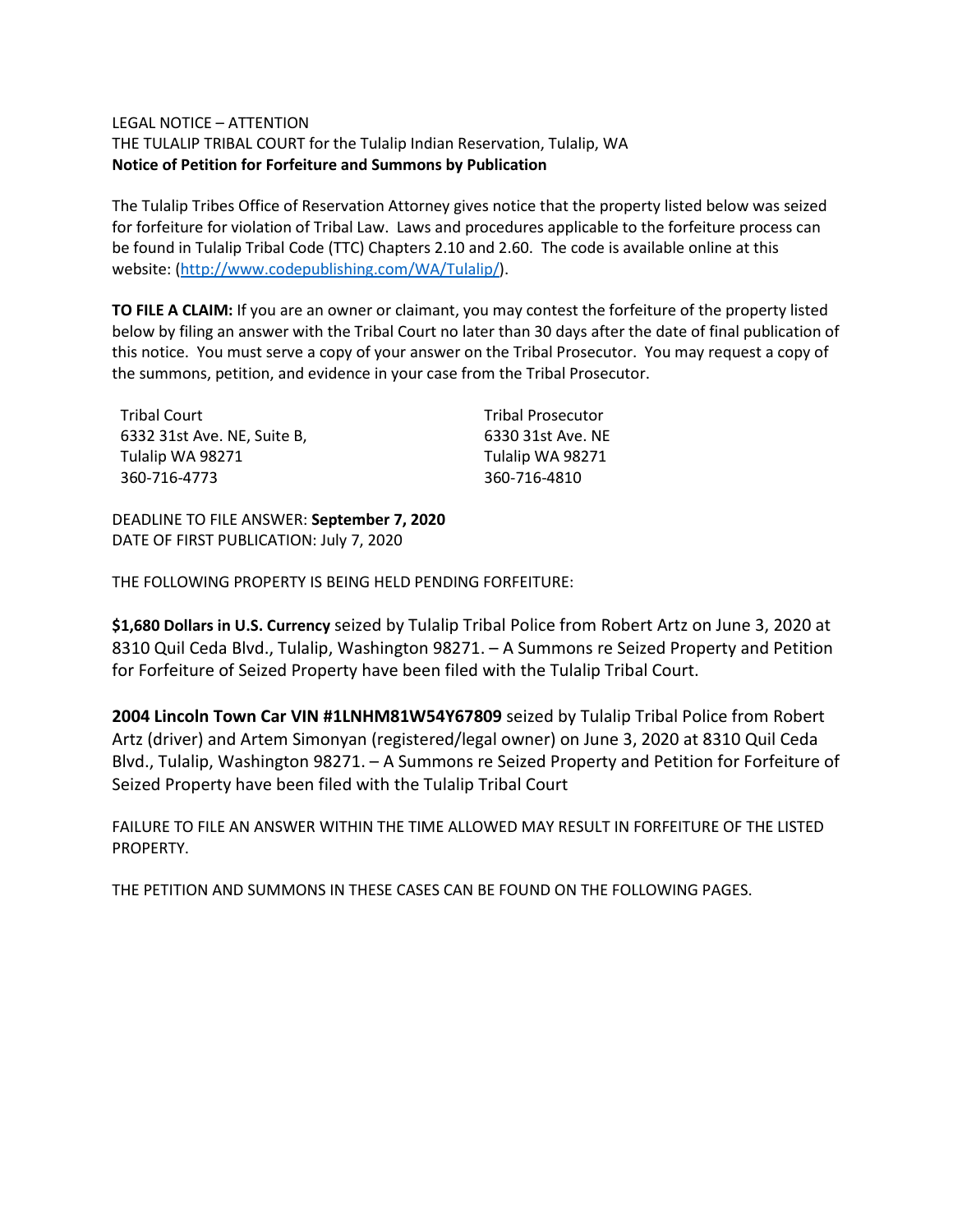|                |                                                                                                      | <b>IN THE TULALIP TRIBAL COURT</b>                          |  |
|----------------|------------------------------------------------------------------------------------------------------|-------------------------------------------------------------|--|
| $\overline{2}$ | <b>JUL 06 2020</b><br>IN THE TULALIP TRIBAL COURT                                                    |                                                             |  |
| 3              | FOR THE TULALIP INDIAN RESERVATIONECENED<br><b>TULALIP, WASHINGTON</b><br>FILED BY                   |                                                             |  |
| 4              |                                                                                                      |                                                             |  |
| 5              | IN REM THE FORFEITURE OF:                                                                            | NO. QCV-CV-FO-2020-                                         |  |
| 6              | ONE THOUSAND SIX HUNDRED<br>EIGHTY DOLLARS in U.S. Currency                                          | <b>SUMMONS RE SEIZED PROPERTY</b>                           |  |
| 7              | (\$1,680)                                                                                            | TPD Incident No.<br>20-1287<br>Primary Officer<br>K. Zoller |  |
| 8              |                                                                                                      | (Clerk's Action Required)                                   |  |
| 9              |                                                                                                      |                                                             |  |
| 10             | TO:<br>Robert Artz, inmate #1858457<br>Snohomish County Jail                                         | Robert Artz<br>7414 Ray Fryberg Drive                       |  |
| 11             | 3025 Oakes Avenue<br>Everett, WA 98201                                                               | Tulalip, WA 98271                                           |  |
| 12             |                                                                                                      |                                                             |  |
| 13             | YOU ARE HEREBY NOTIFIED that the Tulalip Tribes, Plaintiff, by and through its                       |                                                             |  |
| 14             | prosecuting authority, has filed a petition with the Court that seeks to have forfeited, to the      |                                                             |  |
| 15             | benefit of the Tribes, certain property that you allegedly own, claim, or have an interest.          |                                                             |  |
| 16             | Pursuant to Chapter 2.60.070§(4)(a), of the Tulalip Tribes Code of Law, you have thirty              |                                                             |  |
| 17             | (30) days after you have been served the petition and this summons to file with the Court a          |                                                             |  |
| 18             | response to the allegations described in the petition. No extension of the time for filing the       |                                                             |  |
| 19             | response may be granted. Failure to respond within 30 days may bar you from presenting               |                                                             |  |
| 20             | evidence at any later evidentiary hearing regarding the seized property. Further, if no response     |                                                             |  |
| 21             | is filed within 30 days after service of the petition and summons, the Court, upon motion of the     |                                                             |  |
| 22             | Tribes, shall order the property forfeited to the Tribes.                                            |                                                             |  |
| 23             | Chapter $2.60.070\$ (4)(b) governs responses to forfeiture petitions. The Clerk's Office             |                                                             |  |
| 24             | does not provide legal advice. It is your responsibility to familiarize yourself with the applicable |                                                             |  |
| 25             | tribal<br>law—which<br>$\mathbf{1}$<br>available<br>from<br>the                                      | Clerk's<br>Office<br>and<br>on-line<br>at:                  |  |
| 26             | http://www.codepublishing.com/WA/Tulalip/                                                            |                                                             |  |
|                |                                                                                                      |                                                             |  |

 $\hat{\boldsymbol{\theta}}$ 

 $\hat{\boldsymbol{\beta}}$ 

 $\sim 100$  km s  $^{-1}$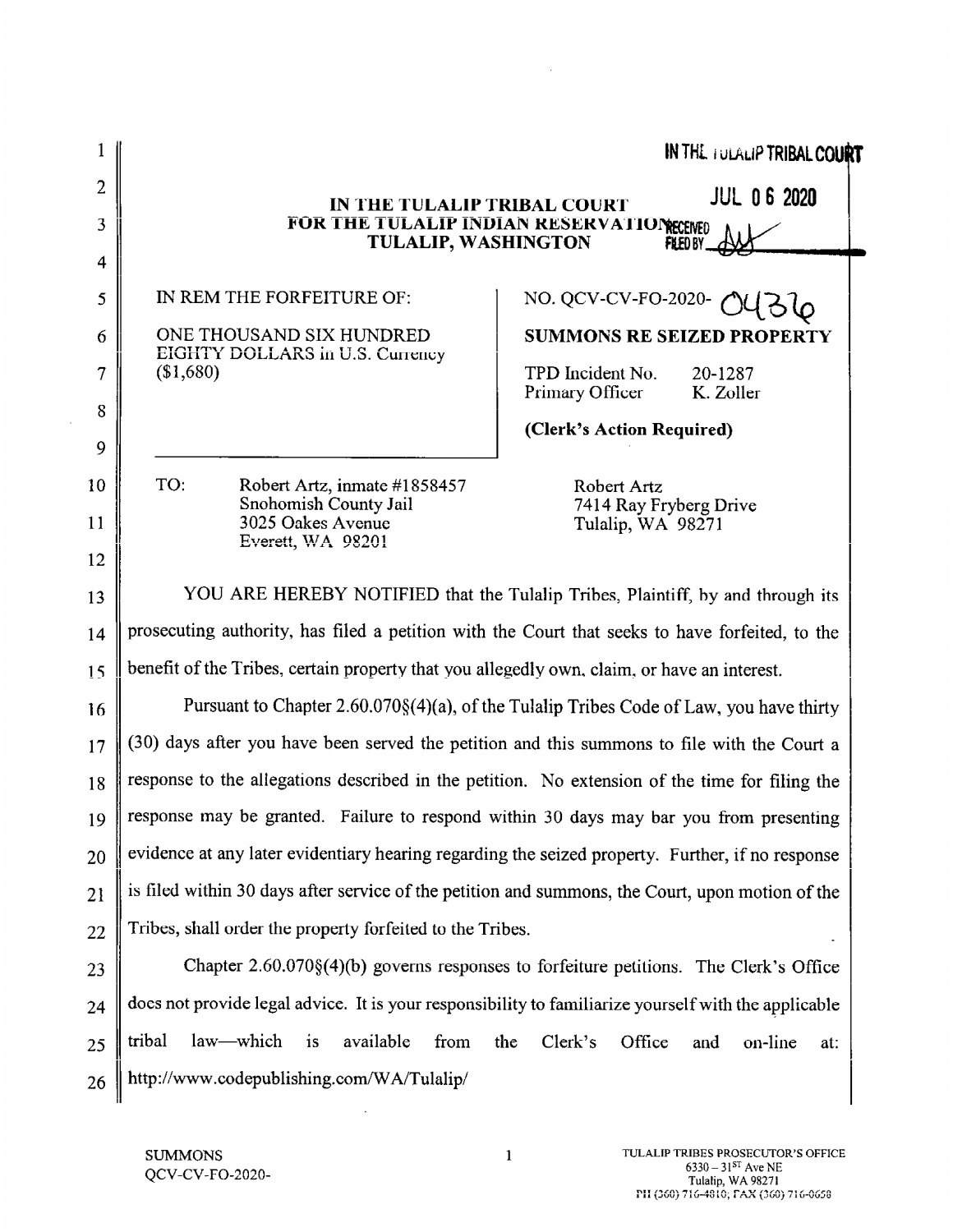| $\mathbf{1}$            | Your response must be mailed to, or personally filed with, the Clerk's Office at 6332-  |
|-------------------------|-----------------------------------------------------------------------------------------|
| $\overline{c}$          | 31 <sup>st</sup> Ave NE, Suite B, Tulalip WA 98271.                                     |
| 3                       | Questions regarding the petition should be addressed to the Tulalip Tribes Prosecutor's |
| $\overline{\mathbf{4}}$ | Office at 360-716-4810, not to the Clerk's Office.                                      |
| 5                       |                                                                                         |
| 6                       | DATED this $\mathcal{L}$ day of $\mathcal{L}$                                           |
| 7                       |                                                                                         |
| 8                       | <b>COURT</b>                                                                            |
| 9                       |                                                                                         |
| 10                      |                                                                                         |
| 11                      |                                                                                         |
| 12                      |                                                                                         |
| 13                      |                                                                                         |
| 14                      |                                                                                         |
| 15                      |                                                                                         |
| 16                      |                                                                                         |
| 17                      |                                                                                         |
| 18                      |                                                                                         |
| 19                      |                                                                                         |
| ${\bf 20}$              |                                                                                         |
| $\overline{21}$         |                                                                                         |
| $\overline{22}$         |                                                                                         |
| 23                      |                                                                                         |
| 24                      |                                                                                         |
| 25                      |                                                                                         |
| 26                      |                                                                                         |

 $\sim$ 

 $\bar{\beta}$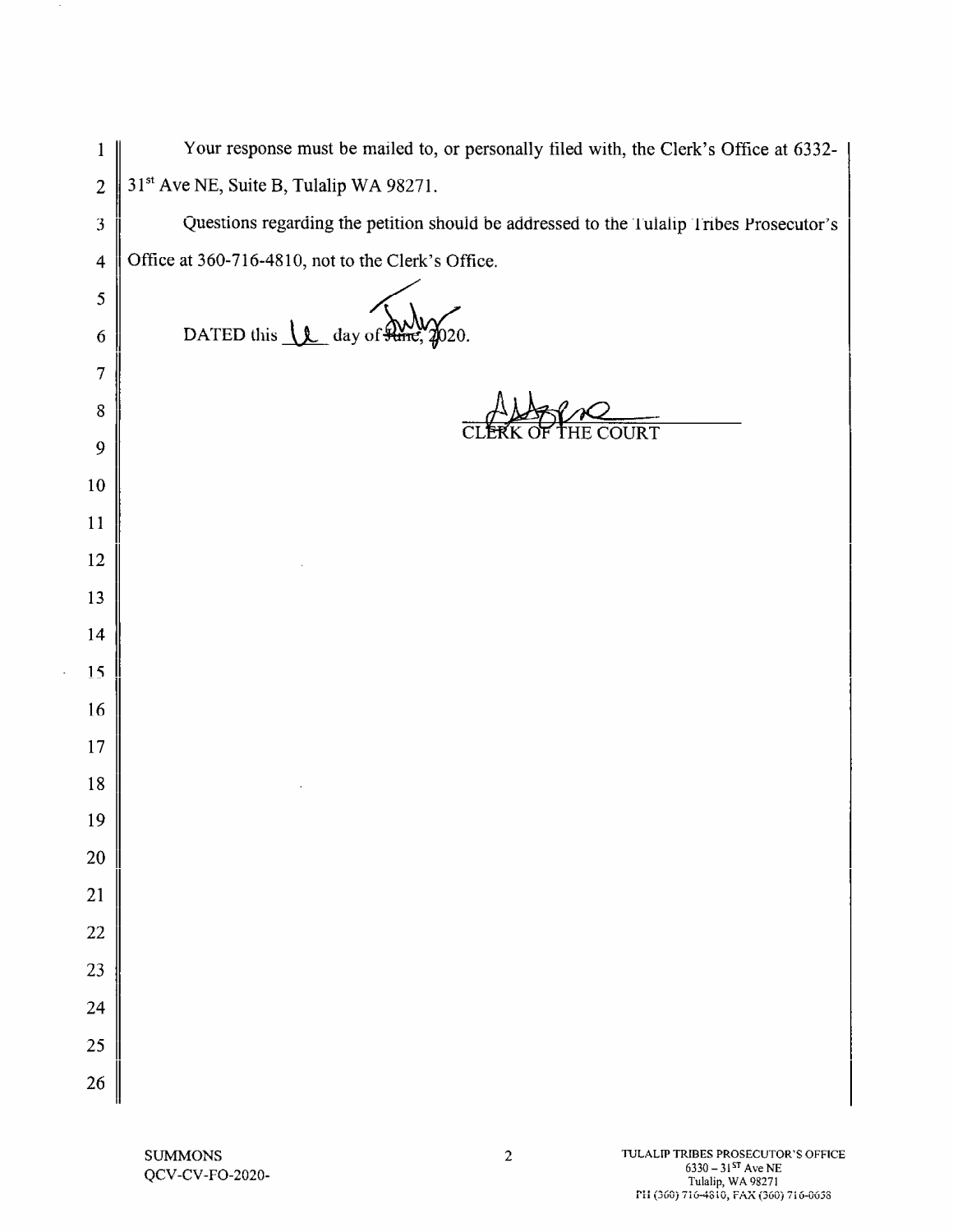|                |                                                                                                              | ENTHE TULALIP TRIBAL COURT                                                         |  |
|----------------|--------------------------------------------------------------------------------------------------------------|------------------------------------------------------------------------------------|--|
|                |                                                                                                              | <b>JUL 06 2020</b>                                                                 |  |
| $\overline{2}$ |                                                                                                              | <b>FECENED</b>                                                                     |  |
| 3              | 78 D.Y<br>IN THE TULALIP TRIBAL COURT<br>FOR THE TULALIP INDIAN RESERVATION                                  |                                                                                    |  |
| 4              | <b>TULALIP, WASHINGTON</b>                                                                                   |                                                                                    |  |
| 5              | IN REM THE FORFEITURE OF:                                                                                    | NO. QCV-CV-FO-2020-                                                                |  |
| 6              | ONE THOUSAND SIX HUNDRED                                                                                     | PETITION FOR FORFEITURE OF                                                         |  |
| 7              | EIGHTY DOLLARS in U.S. Currency<br>(\$1,680)                                                                 | <b>SEIZED PROPERTY</b>                                                             |  |
| 8              |                                                                                                              | TPD Incident No.<br>20-1287<br>Primary Officer<br>K. Zoller                        |  |
| 9              |                                                                                                              |                                                                                    |  |
| 10             | COMES NOW the Tulalip Tribes, Plaintiff, by and through its prosecuting authority, to                        |                                                                                    |  |
| 11             | petition the Court to institute proceedings for the forfeiture of the property described in section          |                                                                                    |  |
| 12             | I, below. The Court has subject matter jurisdiction over these proceedings, and this Petition is             |                                                                                    |  |
| 13             | made pursuant to, Chapter 2.60 of the Tulalip Tribes Code of Law.                                            |                                                                                    |  |
| 14             |                                                                                                              |                                                                                    |  |
| 15             | I.<br><b>SUBJECT PROPERTY</b>                                                                                |                                                                                    |  |
| 16             | As described in detail in Tulalip Police Incident Report #20-1287, which is on file with                     |                                                                                    |  |
| 17             | the Tulalip Tribal Court under this cause number, on or about the 3 <sup>rd</sup> day of June, 2020, Tulalip |                                                                                    |  |
| 18             | Tribal Police (TPD) seized a \$1,680 from Robert Artz in the vicinity of 8310 Quil Ceda Blvd.,               |                                                                                    |  |
| 19             | Tulalip, Washington in connection with narcotics trafficking on the Tulalip Reservation.                     |                                                                                    |  |
| 20             | П.                                                                                                           | <b>AUTHORITY</b>                                                                   |  |
| 21             | Because the Subject Money was furnished or intended to be furnished by any person in                         |                                                                                    |  |
| 22             | exchange for a controlled substance or listed chemical in violation of Tulalip Law, it is subject            |                                                                                    |  |
| 23             | to forfeiture pursuant to Tulalip Tribal Code 2.60.020§(7).                                                  |                                                                                    |  |
| 24             | III.                                                                                                         | <b>CLAIMANTS</b>                                                                   |  |
| 25             |                                                                                                              | Robert Artz, from whom the subject property was seized, is the only person who the |  |
| 26             | Tribes knows or has reason to believe has or may assert a claim to the subject property. Robert              |                                                                                    |  |
|                |                                                                                                              |                                                                                    |  |

PETITION FOR FORFEITURE OF **SEIZED PROPERTY** QCV-CV-FO-2020-

 $\sim$ 

 $\mathbf{1}$  and  $\mathbf{1}$